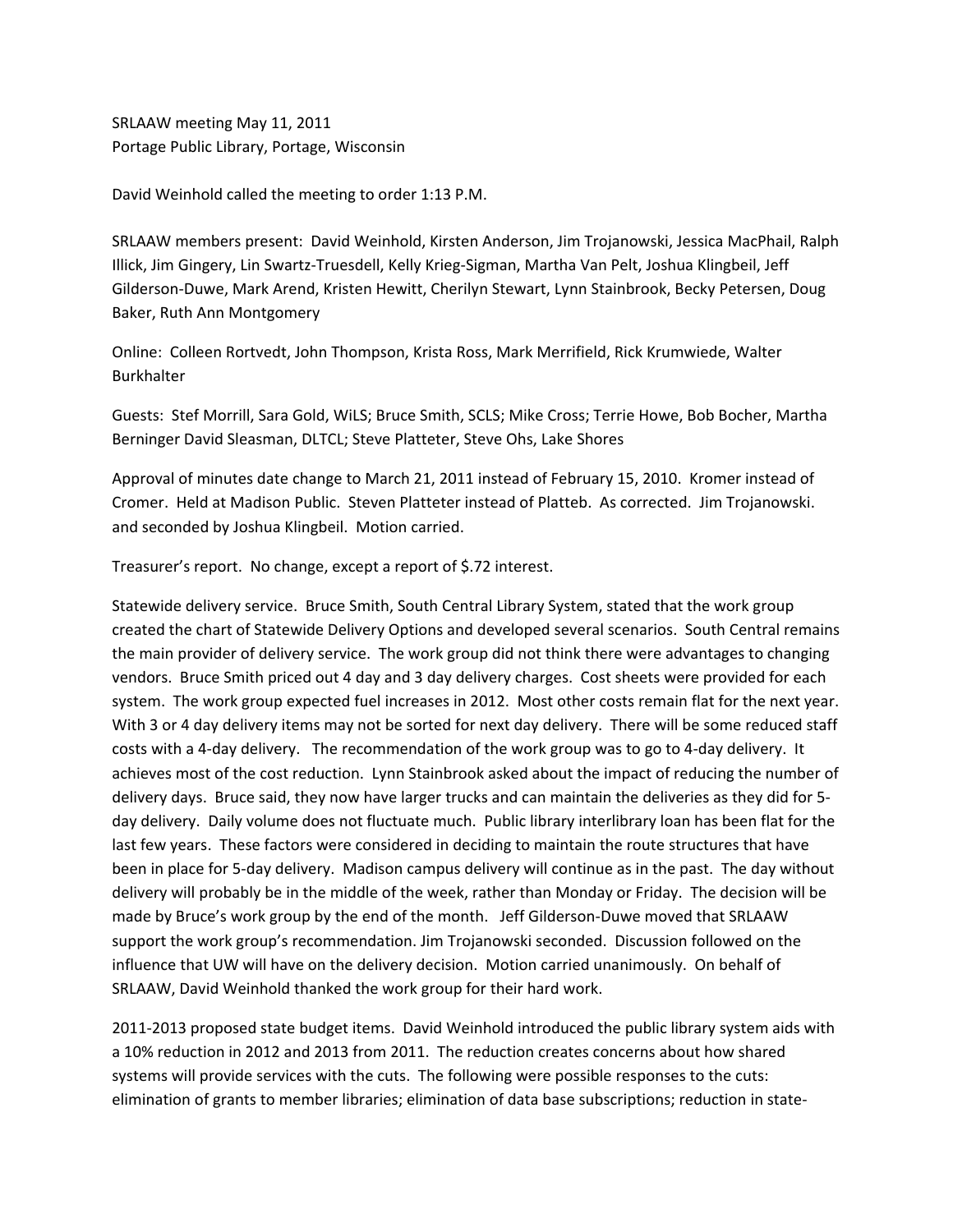wide delivery service and system delivery systems; shift costs of electronic resources to system libraries; staff reductions; reduction in system resource library contracts. Mike Cross stated that the Joint Finance Committee voted to restore Badgerlink funding to base level. WLA strategy is to thank them for restoring Badgerlink to base level. There was a motion made at the Joint Finance Committee meeting to restore all cuts but the motion failed on a 5‐10 vote. David Sleasman reported that Learning Express was funded by LSTA and that will end July 1 and additional funds have been declined. DPI staff are now talking to vendors. Vendors are giving some concessions, but we won't know what content will be lost until a later date and whether there will still be funding enough for Learning Express. Wisconsin Newspaper Association (WNA) newspaper package may have a reduced cost per year. WNA does not want to be excluded from Badgerlink, so they are agreeing to a more modest pricing schedule. The Wisconsin State Historical Society wants to get out of microfilming newspapers and is willing to contribute a small amount of money for the newspaper coverage through WNA. Mike Cross suggested contacting legislators to thank them for supporting Badgerlink.

District library Legislation: Doug Baker reported that he met with Kristen Hewitt and Jessica McPhail about moving forward with district legislation. Situations in southeastern part of state make the library district legislation a desirable option. Baker suggested that the district legislation bill needs to be drafted and a legislator friendly to the bill needs to be found. Jessica said that she has talked to one local legislator and his concern is that the bill creates a new taxing authority. Lynn Stainbrook suggested a new draft of the bill. Joshua Klingbeil suggested a survey of libraries to see if there is support from the library community. David Weinhold stated that district legislation has been on several SRLAAW agendas over the years as another way of organizing a public library. It would be an option not a requirement. There is no need for change if the library is well supported by the municipality. There was some interest in Sheboygan for district legislation. It would allow the city another option for library funding through property taxes. It should not be threatening to any existing library organization. Jim Trojanowski: Asked if this would complicate reimbursement for non‐resident borrowing. Martha Van Pelt: Asked about the size and boundaries of districts. Doug Baker responded that historically there have been several district library models. One is existing municipal boundaries but could also go outside county borders. The most important reason for library districts is to resolve reimbursement issues rather than complicate them. Discussion followed on whether the system boundaries could be district boundaries. David Weinhold said there could be a district within the entire system boundary. Jessica McPhail said voters would have to approve a library district. Doug and others have a rough draft of district legislation for DPI to preview and make suggestions. Mike Cross said that the current draft of the bill needs work and a strong legislator to sponsor a bill. Lynn, Kristen Hewitt, Jessica, Mike, and Doug will form a committee to develop the district legislation. Last action taken by SRLAAW on district legislation was 2004. Mark Arend made a motion that SRLAAW form a committee to develop district legislation. Jessica seconded and the motion carried unanimously.

E‐Book Summit: Bob Bocher gave a report on the E‐Book Summit that took place a week ago (Wednesday, May 4, 2011.) The participants looked at issues such as applying more pressure to publishers; expanding access to e‐books; lending e‐book devices; same service issue; purchasing power of all types of libraries; working with ALA to call together publishers, other providers and others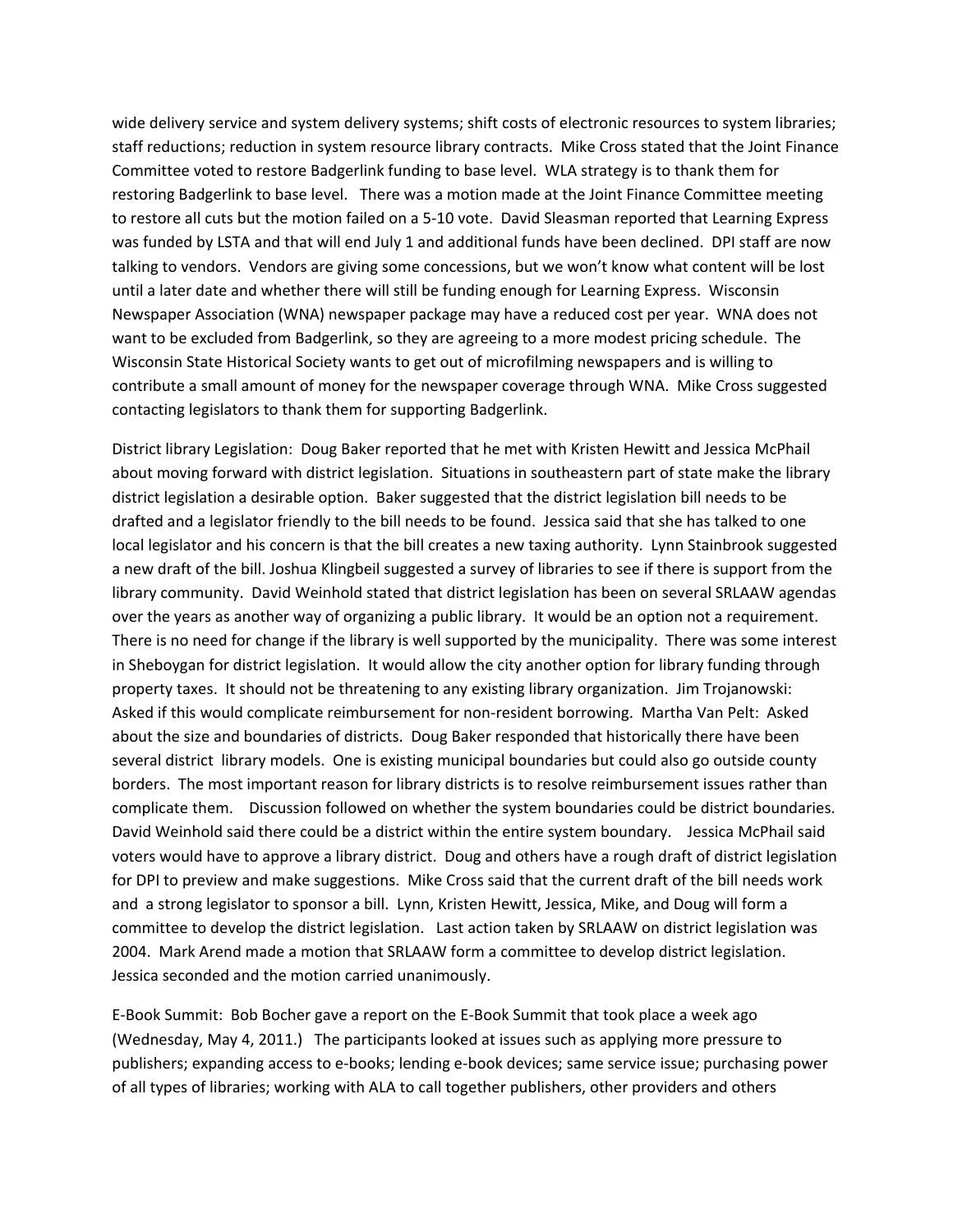interested in e-book and book issues. Participants suggested a state mandate for local support for ebooks by using a small part of library materials budgets for state‐wide access to e‐books. It was also suggested that library systems need to stop supporting library resource libraries. Other suggestions were that the 10% budget cut for systems created a need to look at all system requirements and marketing e‐books so the patron knows what we have; work with local businesses who sell e‐book devices to promote library collections. There is a need for more input from the library community about e-book issues. Jim Gingery asked about options for libraries that want to move ahead with subscriptions from Recorded Books with unlimited access. Mike Cross indicated this was not yet approved by DPI. Lynn Stainbrook said that member libraries are interested in having more e‐books, but cannot get statistics from Overdrive to support the need. Systems and libraries need better statistics to take to boards and other funding bodies. Terrie Howe asked if WPLC is looking at other vendors. Jim Trojanowski said that WPLC agreed that we would not limit ourselves to Overdrive or one form of digital media. Stef Morrill said WPLC has looked at various vendors and the cost of Recorded books is prohibitive at a state‐wide level. Bob Bocher said there is currently a State Librarians meeting in Washington D. C. and they are discussing e-books. Several states besides Wisconsin have state-wide ebook purchasing and vendors actions and costs are big issues. David Weinhold said that Amazon is cooperating with Overdrive. Joshua Klingbeil agreed that Amazon‐Overdrive cooperation is not going to take place until the end of the year and was not discussed much at the e‐book summit.

David Weinhold reported that an alternate county library tax exemption proposal may come up again in legislation later this year. David will keep us informed.

Revision of SRLAAW bylaws: Jim Trojanowski agreed to look at By-Laws and make revisions: Article IV # 5 and Article VII #5 were eliminated. Minutes will be on the SRLAAW website rather than in an archive. Motion to approve the changes was made by Lynn Stainbrook and seconded by Mark Arend; Rick Krumwiede asked for a Point of Order because the revised ByLaws had not reached SRLAAW members within the time allowed for a vote. Mark Arend moved to suspend the rules of the organization in order to take up the By-laws change: Kelly Krieg-Sigman seconded. Motion carried with one "nay." Motion was put back on the table and carried unanimously.

Mark Ahrend reported that not all of the SRLAAW archives were lost in the fire. Mark has a box of eight to ten years of minutes and reports, and odds and ends. This will be offered to the Wisconsin State Historical Society.

David Weinhold reported that user/nonuser surveys were done 2003 and 2007 and WPLC wants to repeat the survey in 2011. The survey would include library use; attitudes toward libraries; changes needed to make people aware of library services; and dealing with politicians. WPLC has partnered with WLA Foundation for a new survey but more funds are needed to do the survey. Seven of 17 WPLC partners have supported the survey. Need \$6000 to meet the goal to do the survey. WPLC may go to library vendors to see if they can help fund the survey. Jessica asked if we could spend some SRLAAW funds on this. Jessica moved that we spend a \$1000 on the project. Josh seconded. Motion carried unanimously.